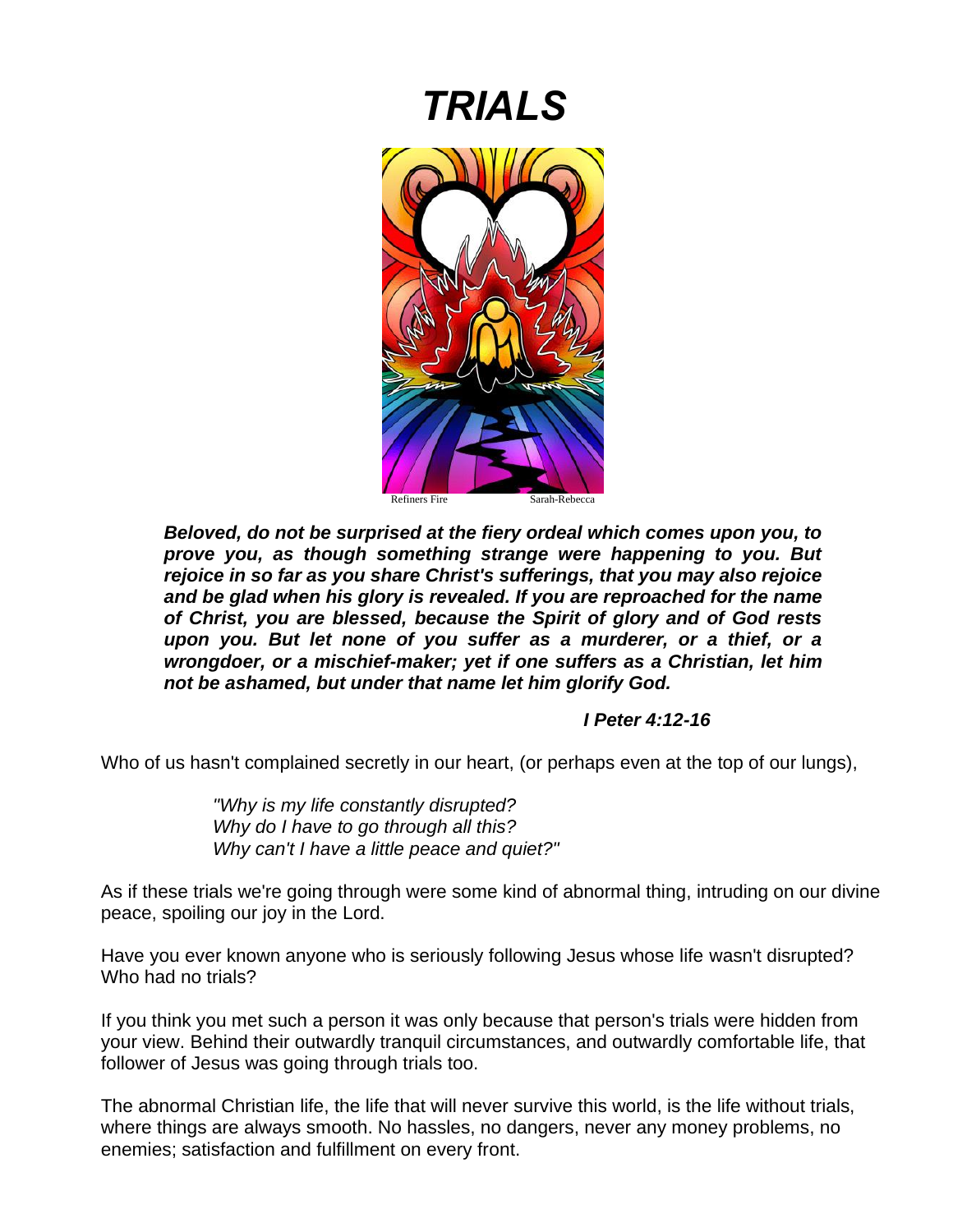In this world of flesh and blood an un-disrupted, untroubled, satiated life, is a life of certain death. Such a life ends up in Laodicea where believers are so proud of their prosperity and so comfortable in their lukewarmness that they have no idea how dead they are.

## *For you say, "I am rich, I have prospered, and I need nothing; not knowing that you are wretched, pitiable, poor, blind, and naked.*

*Therefore I counsel you to buy from me gold refined by fire, that you may be rich; and white garments to clothe you and to keep the shame of your nakedness from being seen, and salve to anoint your eyes, that you may see.* 

## *Revelation 3:17-18*

- Gold refined by fire ... gold made pure by being brought through the heat and the flame of trial.
- The white garments are given to those who have come through great tribulation and have washed their robes and made them white in the blood of the Lamb.
- Salve to anoint your eyes that you may see…

## *"Blessed are the pure in heart, for they shall see God."*

What is this salve that opens our blind eyes to reality - to see things as they are - but the trials that shake us out of enchanted slumber?

One thing all believers have in common along with the presence of Jesus in our lives; love, joy, peace in the Holy Spirit - is trial of one kind or another. Something that puts our lives under stress, causes pain, baffles us, makes us weak. It is by these very trials that the Spirit of God;

- develops us into the likeness of Jesus,
- forms us into sons and daughters of the living God.

#### *Count it all joy, my brethren, when you meet various trials, for you know that the testing of your faith produces steadfastness. And let steadfastness have its full effect, that you may be perfect and complete lacking in nothing.*

#### *James 1:2-4*

Without these trials we would never emerge from our spiritual infancy and we would be flattened by the first storm that hits.

## **Some of us are experiencing the trial of persecution...**

People are giving us a hard time because we're walking a road strange to them.

If they are giving us a hard time because we're so obnoxious, because we're self-righteous, hypocritical, lazy, thoughtless of others in our great piety, that's not persecution. But there is genuine persecution going on in the lives of some among us….

.…. and this persecution is a trial, a refining fire.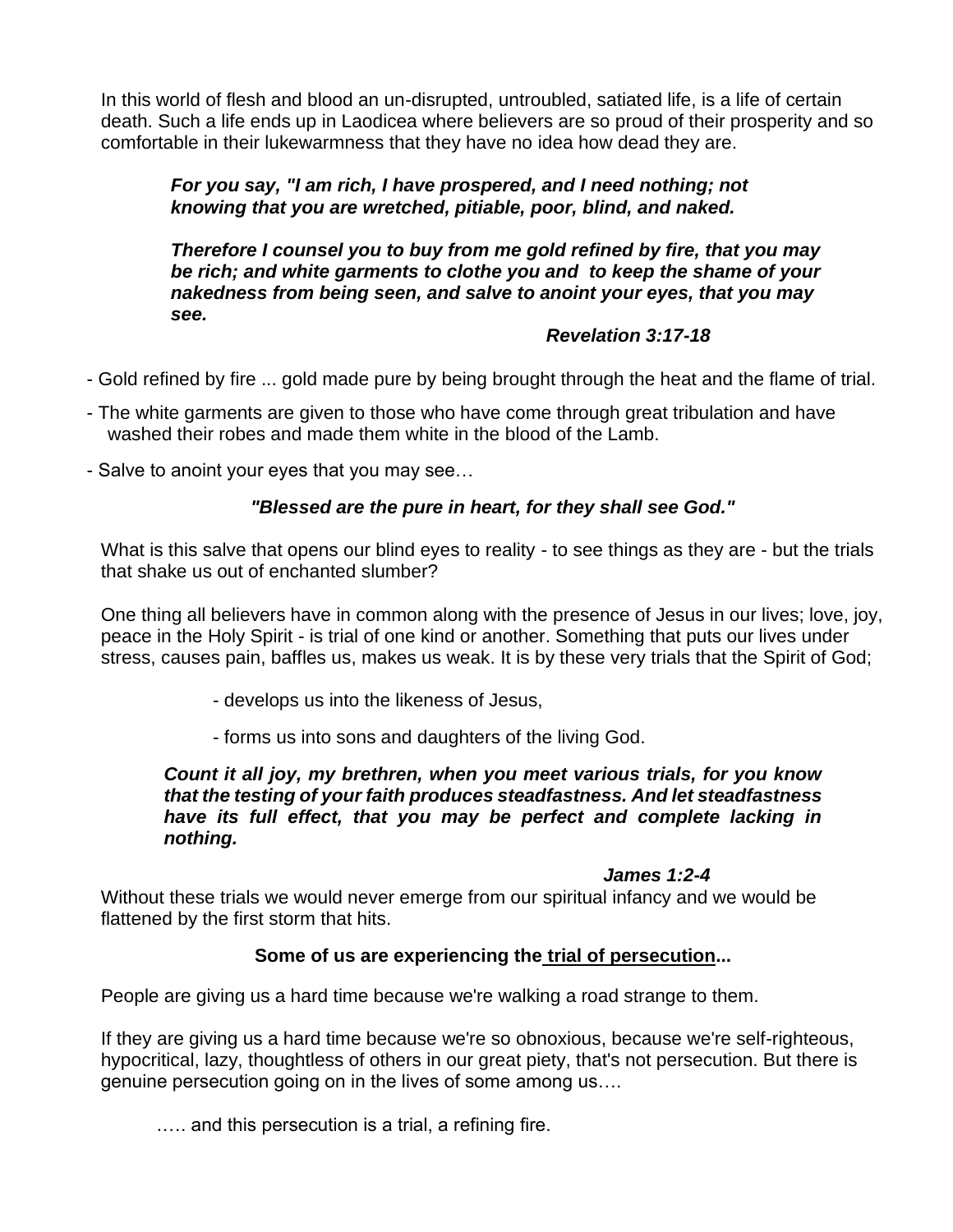## **There is the trial of monotony...**

Do you think Jesus' trials began only after He started to preach? What about those thirty years of monotony in the drab, tedious, narrow minded town of Nazareth? ... a detestable place according to Nathanael...

## *"Can anything good come out of Nazareth?"*

It's not all high adventure. It's serving God among people that are petty, amid routines that are dry as dust, on and on, day-after-day, year-after-year, in the same boring place.

….But this very monotony is a refining fire.

# **There is the trial of loss…**

- a loved one,
- a friend turns his back and walks out of your life, divorce tears up a home,
- a mate or a parent takes off, and it's like part of your very soul is gone.
	- …. This too is a refining fire.



# **There is the trial of danger...**

Paul talks about the perils he experienced.

Perils of water, perils of robbers, perils by Jews, perils by Gentiles, perils in the city, in the wilderness, in the sea, among false brethren.

We too are exposed to dangers of violence to our person, our property.

….These very dangers are refining fires.

# **There is the thorn in the flesh**

... some physical or mental malady that buffets us and we ask the Lord to take it away and He tells us that His grace is sufficient.

...... And we begin to accept this thorn in the flesh as a refining fire.

# **There is the trial of weakness...**

Some tendency, some twist inside us like a broken wheel on the cart in the supermarket that causes it to keep crashing into the merchandise. Some fear, some perverse desire, some sick compulsion. Of many of these things we can expect to be healed.

… But from some there comes a refining flame that keeps driving us to our one source of strength.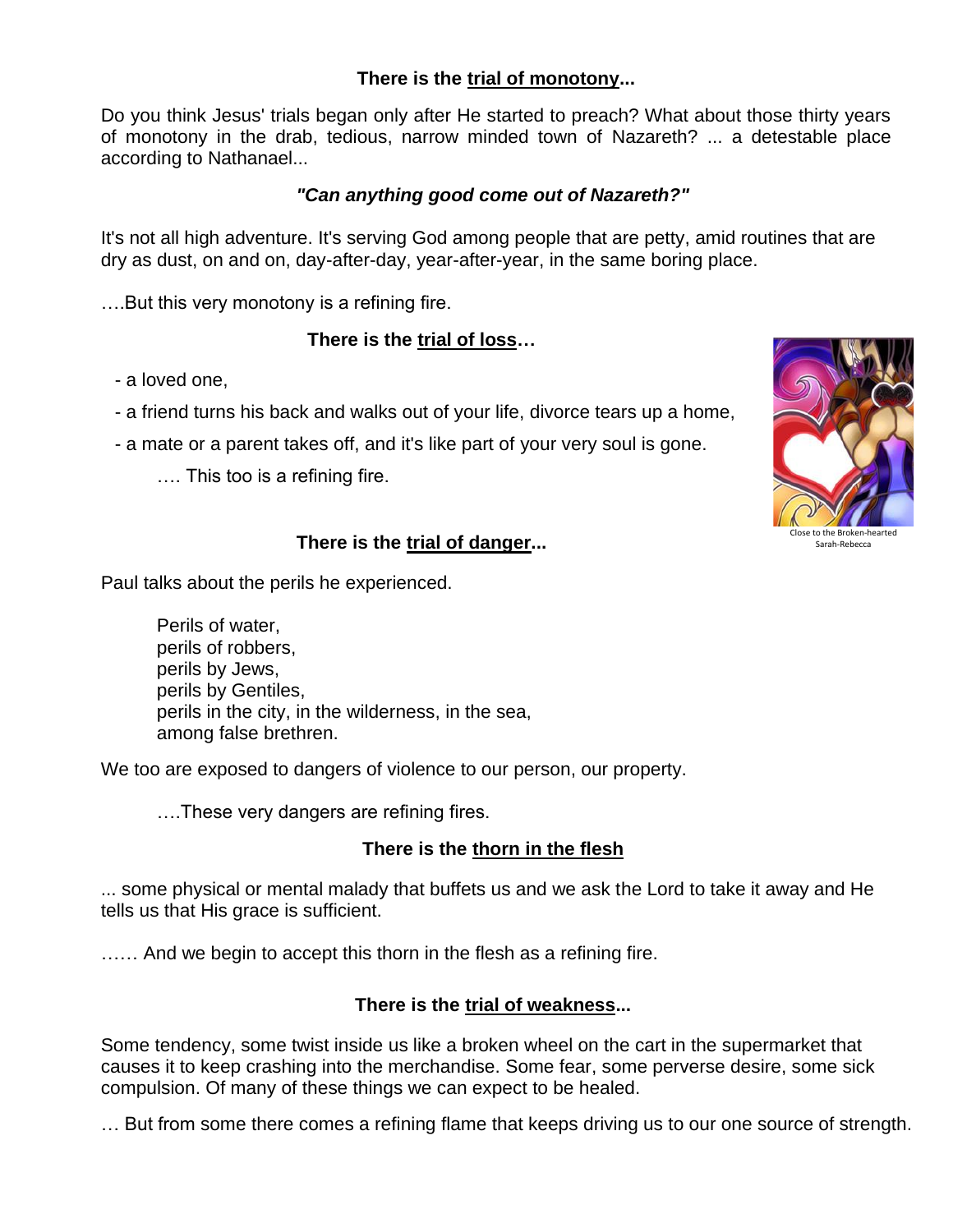# **There is the trial of loneliness**...

...where we seem to be isolated by an invisible wall that no one can get through - not even our loved ones.

> *"Which of us has known his brother? Which of us has looked into his father's heart? Which of us is not forever prison pent? Which of us is not forever a stranger and alone?"*

Thomas Wolfe may have exaggerated in these words, but there are moments in most of our lives when that certainly seems to be true. And by those flames of loneliness our lives are refined some more.

## **So the trials come and the flames lick our lives. What do they produce?**



*More than that, we rejoice in our sufferings, knowing that suffering produces endurance, and endurance produces character, and character produces hope, and hope does not disappoint us because God's love has been poured into our hearts through the Holy Spirit which has been given to us.* 

## *Romans 5:3-5*

#### 1. *If we let them*, **our trials produce endurance.**

The only way a runner builds up endurance is to run, and the only way a fighter learns how to take punches is to take punches, and the only way a child of God develops the power to endure is by passing on through trials.

Some of us look back on insults which almost drove us to suicide in the past ... now we laugh them off and praise God. Setbacks that once seemed like the end of the world are all now part of a day's work. Disappointments that once would depress us for days ... now we shrug them off and keep going.

#### 2. *If we let them*, **trials produce character, moral strength**.

The power to walk through temptation and not fall apart. There are those whose moral strength puts us to shame because while we were living in the hothouse, they were plowing through storms and hard times. The solid dependable mind of Christ is formed in us only by enduring trials.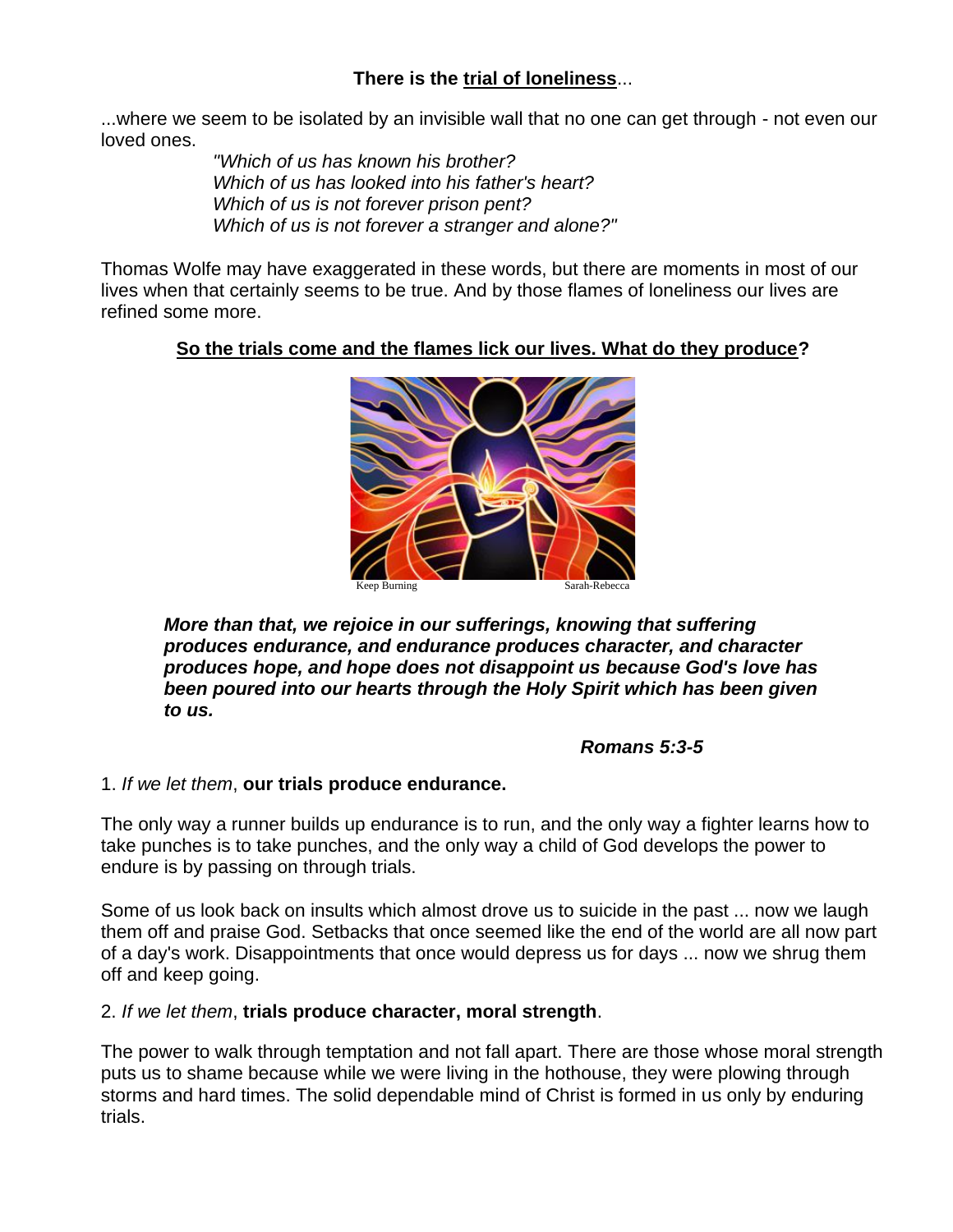## 3. *If we let them*, **trials produce hope**.

Our eyes begin to see the goal instead of forever, chasing the little goodies by the side of the road.

When you're hanging on to God in a trial,

- your vision of the Kingdom sharpens,
- your desire for the Kingdom increases.

John didn't have his Revelation vision during the good times in Ephesus. He had it when he was exiled on the barren isle of Patmos. Stephen saw Jesus more clearly as he was being pelted with the stones that killed him than at any other time in his life.



Sarah-Rebecca

Our destiny, now that we've entered the Kingdom is not confined to this earth. Our very home is in the universe beyond --- it all belongs to us as sons and daughters of God. But when do we catch a glimpse of our Father's universe?' Only when it's dark.

## 4. *If we let them*, **trials cause the love of God to be shed abroad in our hearts by the power of the Holy Spirit:**



Sarah-Rebecca

The love of God will flow into anybody who opens their heart. But for the love of God to flow out of us with any consistency we need the flames of trial.

There was once a man who had ten children. He loved them in his own way but was always distant, hard, critical of them. Then one of his sons became mentally ill, and suddenly for the first time in his life the father forgot his own concerns, dropped everything, spent piles of money, drove miles and miles, stayed up whole nights, became a broken man. And the kindness that began flowing toward that stricken son soon was flowing toward all his children. He began to love.

5. *If we let them*, **trials bring us into fellowship with Jesus as never before.**

*Beloved, do not be surprised at the fiery ordeal which comes upon you to prove you, as though something strange were happening to you. But rejoice in so far as you share Christ's suffering...*

*I Peter 4:12-13*

When you share in Christ's suffering you fellowship with Christ Himself. You experience unspeakable peace, your inmost heart walks and talks with the Son of God.

6. *If we let them*, **trials bring the Spirit of Glory and of God to rest upon us.**

*If you are reproached for the name of Christ, you are blessed, because the spirit of glory and of God rests upon you.*

*I Peter 4:14*